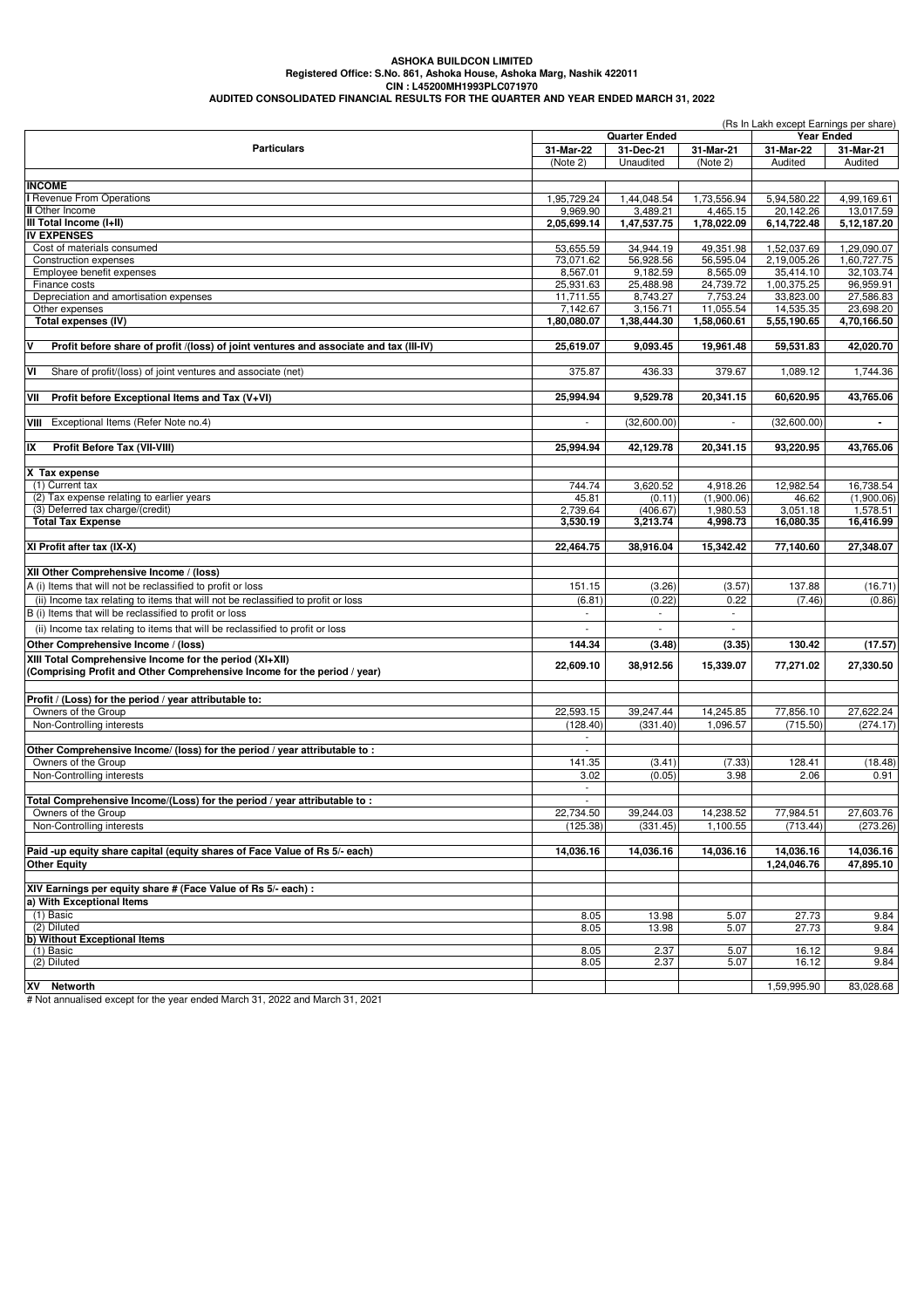#### **Notes:**

- **1** The audited consolidated financial results of Ashoka Buildcon Limited (the 'Company') and its subsidiaries (together referred to as 'Group') have been reviewed by the Audit Committee and approved by the Board of Directors of the Company at its meeting held on May 25, 2022.
- **2** Figures for the quarter ended March 31, 2022 and March 31, 2021 are balancing figures between audited figures in respect of full financial year and the unaudited figures up to the third quarter ended December 31 for respective years which were subjected to limited review.
- **3** As permitted by paragraph 4 of Ind AS 108, "Operating Segments", notified under section 133 of the Companies Act, 2013, read together with the relevant rules issued thereunder, if a single financial report contains both consolidated financial results and the separate financial results of the parent, segment information need to be presented only on the basis of the consolidated financial results. Thus, disclosure required by Regulation 33 of the SEBI (Listing Obligations & Disclosure Requirements) Regulations, 2015 on segment wise revenue results and capital employed are given in consolidated financial results.
- **4** Exceptional items:

During the year, the Company, Ashoka Concessions Limited ('ACL' or 'Subsidiary'), Viva Highways Limited and SBI Macquarie ('Investors') have entered into an agreement to elaborate on the terms of understanding in relation to the exit options of the investors and towards the obligations assumed by the Company which may be discharged through the sale/restructuring of certain identified assets.

Further, ACL has also entered into Share Subscription cum Purchase agreements ('SSPA') for sale of its entire stake in five of its Build, Operate and Transfer (BOT) subsidiaries namely Ashoka Belgaum Dharwad Tollway Limited, Ashoka Highways (Durg) Limited, Ashoka Highways (Bhandara) Limited, Ashoka Dhankuni Kharagpur Tollway Limited, Ashoka Sambalpur Baragarh Tollway Limited for an aggregate amount of ₹1,33,700 lakhs which is subject to requisite approvals and adjustment on account of changes in working capital as at closing date.

Pursuant to the above agreements, the assets and liabilities related to the above-mentioned entities have been classified as held for sale. Further, the Group has remeasured it's the obligation towards Investors and accordingly recognised the write back amounting to ₹32,600 lakhs and disclosed it as an exceptional item in the accompanying consolidated financial results.

- **5** During the current quarter, the Company has initiated the sale of its investment in GVR Ashoka Chennai ORR Limited (a joint venture of the Company) for which Share Purchase Agreement (SPA) with the Buyer has been signed subsequent to the year-end for consideration of ₹ 68,600 lakhs, subject to certain adjustments specified in SPA, towards its equity investments, loans given and other receivables from the said joint venture. Accordingly, the said investment along with loans and other receivables amounting to Rs. ₹ 42,593.63 lakhs have been classified as held for sale.
- **6** Subsequent to the quarter, one of the subsidiary Company has entered into a settlement agreement with National Highway Authority of India (NHAI) to receive a claim of INR 10,345 lakhs including interest towards the loss of toll revenue in earlier years due to a circumventing road. The NHAI has also recovered INR 557 lakhs including interest from the subsidiary Company towards change of scope claims. The Company has assessed the said settlement agreement and considered the impact in the current quarter of the accompanying consolidated financial results.
- **7** The Code on Social Security, 2020 ('Code') has been notified in the Official Gazette in September 2020 which could impact the contribution by the Group towards certain employment benefits. The effective date from which the changes and rules would become applicable is yet to be notified. Impact of the changes will be assessed and accounted in the relevant period of notification of relevant provisions.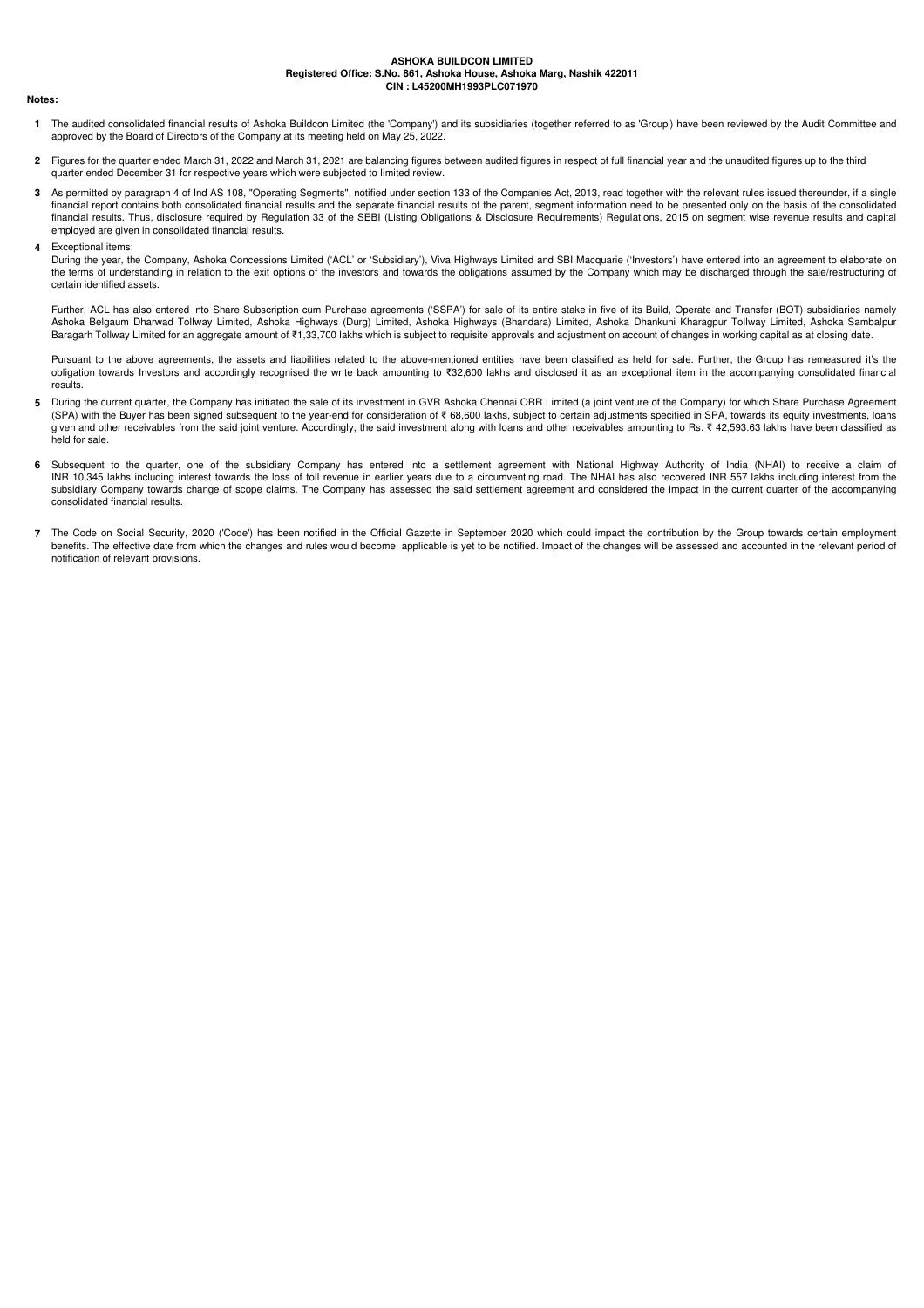**8 CONSOLIDATED STATEMENT OF ASSETS & LIABILITIES AS AT MARCH 31, 2022**

| <b>Particulars</b>                                                             | As at<br>31-Mar-22     | As at<br>31-Mar-21     |
|--------------------------------------------------------------------------------|------------------------|------------------------|
| <b>ASSETS</b>                                                                  | Audited                | Audited                |
| <b>Non-current Assets</b>                                                      |                        |                        |
| (a) Property, plant and equipment                                              | 40,699.09              | 38,627.42              |
| (b) Capital work-in-progress                                                   | 7,254.69               | 4,535.00               |
| (c) Investment Property                                                        | 3,360.13               | 3,131.31               |
| (d) Right of Use                                                               | 1,336.19               | 764.24                 |
| (e) Intangible assets                                                          | 85,468.95              | 7,06,269.94            |
| (f) Intangible assets Under Development                                        |                        | 1,626.66               |
| (g) Contract Assets<br>(h) Financial assets                                    | 44,962.90              | 81,370.45              |
| (i) Investments accounted for using for equity method                          | 2,738.56               | 19,790.07              |
| (ii) Investments Others                                                        | 278.72                 | 62.55                  |
| (iii) Trade receivables                                                        | 6,458.58               | 17,206.43              |
| (iv) Loans                                                                     | 727.00                 | 13,400.29              |
| (v) Other financial assets                                                     | 14,560.54              | 6,185.98               |
| (vi) Receivable Under Service Concessions Arrangements                         | 1,62,827.23            | 1,05,355.81            |
| (i) Deferred Tax assets                                                        | 9,080.37               | 7,686.91               |
| (j) Non Current Tax Asset (Net)                                                | 12,757.39              | 10,306.74              |
| (k) Other non-current assets                                                   | 17,641.10              | 14,697.90              |
| <b>Total Non Current Assets</b>                                                | 4,10,151.44            | 10,31,017.70           |
|                                                                                |                        |                        |
| <b>Current Assets</b>                                                          |                        |                        |
| (a) Inventories                                                                | 44,988.52              | 43,669.51              |
| (b) Contract Assets                                                            | 1,19,392.67            | 1,13,872.36            |
| (c) Financial assets                                                           |                        |                        |
| (i) Investments<br>(ii) Trade receivables                                      | 3,450.44               | 1,520.51               |
| (iii) Cash and cash equivalents                                                | 76,415.77<br>36,949.31 | 89,579.41<br>32,340.47 |
| (iv) Bank balances other than (iii) above                                      | 35,995.54              | 30,732.62              |
| (v) Loans                                                                      | 881.25                 | 251.45                 |
| (vi) Other financial assets                                                    | 2,547.42               | 1,033.12               |
| (vii) Receivable Under Service Concessions Arrangement                         | 1,02,718.03            | 40,440.31              |
| (d) Other current assets                                                       | 56,614.98              | 38,836.10              |
|                                                                                |                        |                        |
| <b>Total Current Assets</b>                                                    | 4,79,953.93            | 3,92,275.86            |
| Assets Held for Sale (Refer Note 4 and 5)                                      | 6,56,435.43            |                        |
| <b>TOTAL ASSETS</b>                                                            | 15,46,540.80           | 14,23,293.56           |
| <b>EQUITY AND LIABILITIES</b>                                                  |                        |                        |
| <b>Equity</b>                                                                  |                        |                        |
| (a) Equity share capital                                                       | 14,036.16              | 14,036.16              |
| (b) Other Equity                                                               | 1,24,046.76            | 47,895.10              |
| Equity attributable to owners of the Group                                     | 1,38,082.92            | 61,931.26              |
| Non Controlling Interest                                                       | 21,912.98              | 21,097.42              |
| <b>Total Equity</b>                                                            | 1,59,995.90            | 83,028.68              |
|                                                                                |                        |                        |
| <b>LIABILITIES</b><br><b>Non-current Liabilities</b>                           |                        |                        |
| (a) Contract Liability                                                         | 26,403.99              | 21,444.86              |
| (b) Financial Liabilities                                                      |                        |                        |
| (i) Borrowings                                                                 | 2,93,641.62            | 5,87,554.84            |
| (ii) Lease Liability                                                           | 674.18                 | 383.52                 |
| (iii) Trade Payables                                                           | 10,419.17              | 10,883.74              |
| (iv) Other financial liabilities                                               | 27,404.09              | 2,65,085.77            |
| (c) Provisions                                                                 | 6,087.49               | 12.020.74              |
| (d) Deferred Tax Liabilities                                                   | 6,049.75               | 1,605.11               |
| (e) Other non-current liabilities                                              |                        | 404.08                 |
| <b>Total Non-current Liabilities</b>                                           | 3,70,680.29            | 8,99,382.66            |
| <b>Current liabilities</b>                                                     |                        |                        |
| (a) Contract Liability                                                         | 39,280.15              | 56,463.75              |
| (b) Financial liabilities                                                      |                        |                        |
| (i) Borrowings                                                                 | 68,700.39              | 83,641.37              |
| (ii) Trade Payables                                                            |                        |                        |
| (A) Total outstanding dues of micro enterprises and small enterprises          | 6,012.66               | 4,010.17               |
| (B) Total outstanding dues of creditors other than micro enterprises and small | 79,927.76              | 68,730.61              |
| enterprises.                                                                   |                        |                        |
| (iii) Lease Liability                                                          | 515.11                 | 291.31                 |
| (iv) Other financial liabilities                                               | 18,401.16              | 41,891.52              |
| (v) Obligation towards investment in Subsidiary (Refer Note 4)                 | 1,20,000.00            | 1,52,600.00            |
| (c) Other current liabilities<br>(d) Provisions                                | 2,919.99               | 3,323.39<br>25,917.32  |
| (e) Current Tax Liabilities                                                    | 9,065.09<br>1,155.85   | 4,012.78               |
|                                                                                |                        |                        |
| <b>Total Current Liabilities</b>                                               | 3,45,978.16            | 4,40,882.22            |
| Liabilities held for Sale (Refer Note 4 and 5)                                 | 6,69,886.45            |                        |
| <b>Total Liabilities</b>                                                       | 13,86,544.90           | 13,40,264.88           |
| <b>TOTAL EQUITY AND LIABILITIES</b>                                            | 15,46,540.80           | 14,23,293.56           |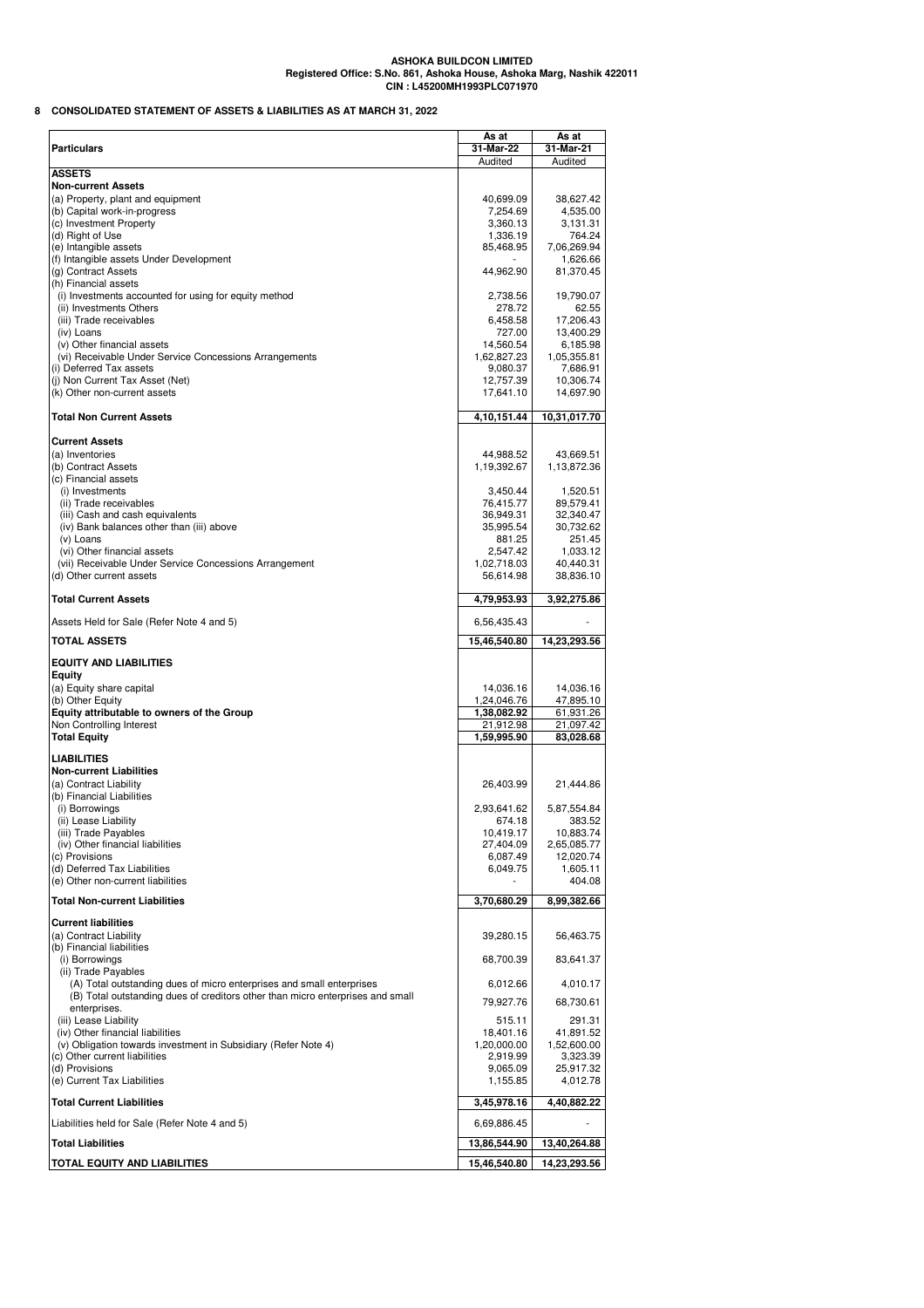# **9 CONSOLIDATED SEGMENT-WISE REVENUE, RESULTS AND CAPITAL EMPLOYED:**

|                                                                                         |              | <b>Quarter Ended</b> |              |              | <b>Year Ended</b> |  |
|-----------------------------------------------------------------------------------------|--------------|----------------------|--------------|--------------|-------------------|--|
| <b>Particulars</b>                                                                      | 31-Mar-22    | 31-Dec-21            | 31-Mar-21    | 31-Mar-22    | 31-Mar-21         |  |
|                                                                                         | (Note 2)     | Unaudited            | (Note 2)     | Audited      | Audited           |  |
|                                                                                         |              |                      |              |              |                   |  |
| <b>Segment Revenue</b>                                                                  |              |                      |              |              |                   |  |
| <b>Construction &amp; Contract</b>                                                      | 74,483.60    | 77,730.89            | 84,205.58    | 2,78,047.57  | 2,15,860.25       |  |
| <b>BOT / Annuity Projects</b>                                                           | 1,12,388.26  | 57,196.35            | 82,031.88    | 2,86,416.69  | 2,67,478.81       |  |
| Sale of Goods                                                                           | 8.857.38     | 9.121.30             | 7,319.48     | 30.115.96    | 15.830.55         |  |
| <b>Total</b>                                                                            | 1,95,729.24  | 1,44,048.54          | 1,73,556.94  | 5,94,580.22  | 4,99,169.61       |  |
| 2. Segment Results                                                                      |              |                      |              |              |                   |  |
| <b>Construction &amp; Contract</b>                                                      | 14.348.31    | 8,800.35             | 19.463.03    | 42,883.94    | 44,850.80         |  |
| <b>BOT / Annuity Projects</b>                                                           | 6,305.12     | (904.21)             | (1,349.91)   | 6,655.25     | (8,643.13)        |  |
| Sale of Goods                                                                           | 502.06       | 867.84               | 1,742.83     | 3,489.11     | 2,689.45          |  |
| <b>Total</b>                                                                            | 21,155.49    | 8,763.97             | 19,855.95    | 53,028.30    | 38,897.12         |  |
| 3. Add / (Less):                                                                        |              |                      |              |              |                   |  |
| Unallocable Interest expenses                                                           | (1.809.82)   | (2.125.77)           | (1,517.46)   | (6.548.25)   | (4,367.78)        |  |
| Unallocable Expenses                                                                    | (2.629.31)   | (1,033.96)           | (2,842.16)   | (6.023.68)   | (5,526.23)        |  |
| Unallocable Income (Including share of profit/(loss) from associate and joint ventures) | 9,278.58     | 3,925.54             | 4,844.82     | 20,164.59    | 14,761.95         |  |
| Exceptional Items - Unallocable Income (Refer Note 4)                                   |              | 32,600.00            |              | 32,600.00    |                   |  |
| <b>Total</b>                                                                            | 4.839.45     | 33,365.79            | 485.20       | 40,192.66    | 4,867.94          |  |
| 4. Profit before Tax                                                                    | 25,994.94    | 42,129.78            | 20,341.15    | 93,220.95    | 43.765.06         |  |
|                                                                                         |              |                      |              |              |                   |  |
| 5.Segment Assets                                                                        |              |                      |              |              |                   |  |
| <b>Construction &amp; Contract</b>                                                      | 2,26,328.36  | 2.58.827.11          | 2,04,969.74  | 2,26,328.36  | 2,04,969.74       |  |
| <b>BOT / Annuity Projects</b>                                                           | 5,50,999.35  | 5,07,969.55          | 10,96,682.81 | 5,50,999.35  | 10,96,682.81      |  |
| Sale of Goods                                                                           | 65,482.57    | 63,221.09            | 57,327.33    | 65,482.57    | 57,327.33         |  |
| Unallocated                                                                             | 47.295.09    | 73.578.04            | 64,313.68    | 47,295.09    | 64,313.68         |  |
| Assets Held for Sale - BOT / Annuity Projects (Refer Note no 4 and 5)                   | 6,56,435.43  | 6.15.180.87          |              | 6,56,435.43  |                   |  |
| Total (A)                                                                               | 15,46,540.80 | 15, 18, 776.66       | 14,23,293.56 | 15,46,540.80 | 14,23,293.56      |  |
| 6.Segment Liabilities                                                                   |              |                      |              |              |                   |  |
| <b>Construction &amp; Contract</b>                                                      | 1,73,008.71  | 1,58,512.49          | 1,61,282.21  | 1,73,008.71  | 1,61,282.21       |  |
| <b>BOT</b> / Annuity Projects                                                           | 4,93,071.75  | 4,70,082.17          | 11,42,565.76 | 4,93,071.75  | 11,42,565.76      |  |
| Sale of Goods                                                                           | 26,951.89    | 19,982.53            | 14,802.49    | 26,951.89    | 14,802.49         |  |
| Unallocated                                                                             | 23,626.10    | 49,184.64            | 21,614.42    | 23,626.10    | 21,614.42         |  |
| Liabilities Held for Sale - BOT / Annuity Projects (Refer Note no 4 and 5)              | 6,69,886.45  | 6,83,824.02          |              | 6,69,886.45  |                   |  |
| Total (B)                                                                               | 13,86,544.90 | 13,81,585.85         | 13,40,264.88 | 13,86,544.90 | 13,40,264.88      |  |
| 7. Capital Employed (Segment Assets (5) - Segment Liabilities (6))                      | 1,59,995.90  | 1,37,190.81          | 83,028.68    | 1,59,995.90  | 83,028.68         |  |

a. The Group has reported segment information as per Indian Accounting Standard 108 "Operating Segments" (IND AS 108). The identification of operating segments is consistent with performance assessment and resource allocation by the management.

b. Construction & Contract segment comprises engineering and construction of building, transportation infrastructure, heavy civil infrastructure and power transmission & distribution projects.